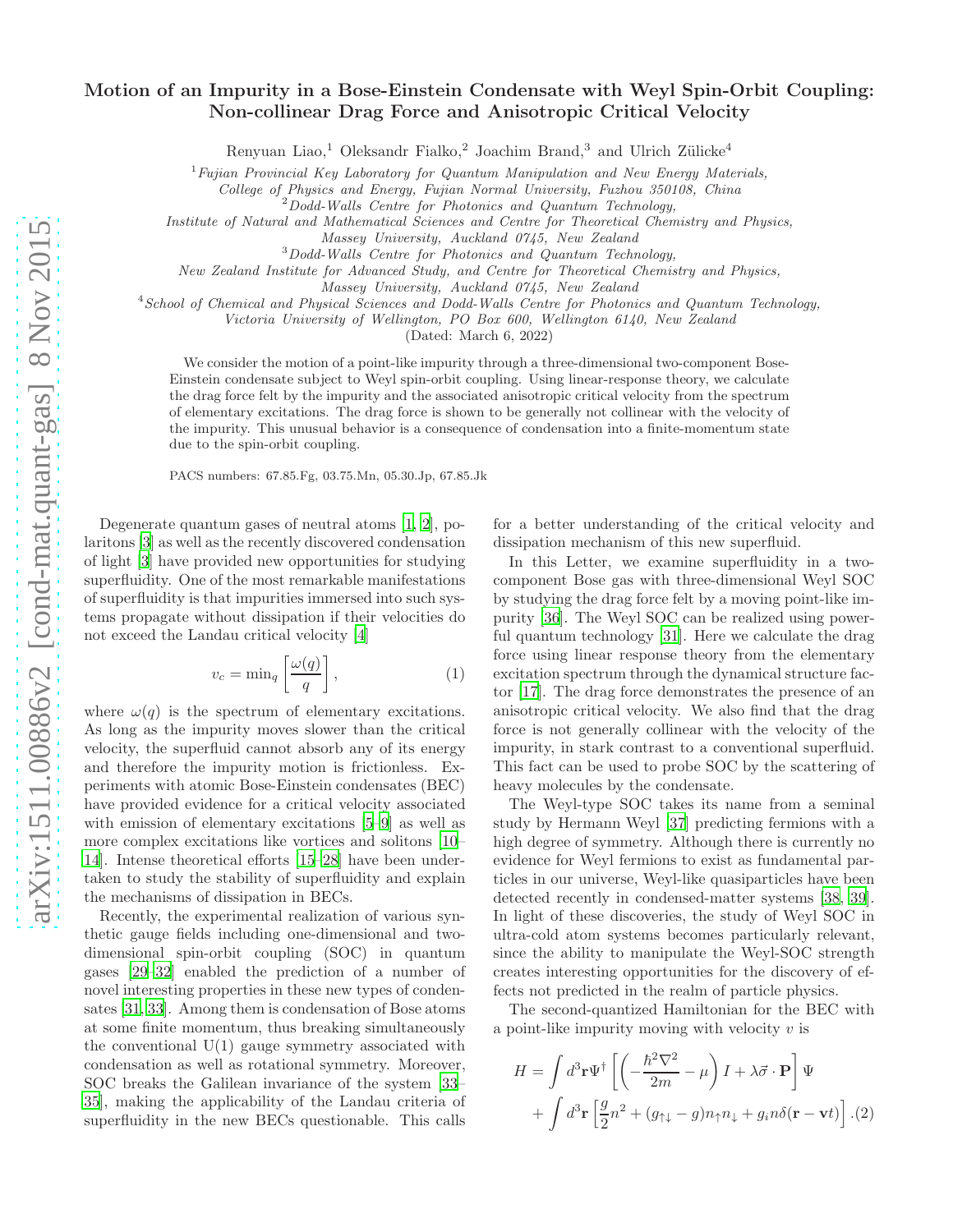Here  $\Psi(\mathbf{r}) = (\psi_{\uparrow}, \psi_{\downarrow})^T$  is the two-component condensate quantum field, I is the  $2 \times 2$  identity matrix,  $n(\mathbf{r}) =$  $n_{\uparrow}(\mathbf{r}) + n_{\downarrow}(\mathbf{r}) \equiv \psi_{\uparrow}^{\dagger} \psi_{\uparrow} + \psi_{\downarrow}^{\dagger} \psi_{\downarrow}$  is the density operator,  $\mu$ is the chemical potential,  $\lambda$  is the strength of the spinorbit coupling,  $g_i$  is the particle-impurity coupling constant, and the strengths of the intra-species interaction and inter-species interaction are g and  $g_{\uparrow\downarrow}$ , respectively. For brevity, we set  $\hbar = 2m = 1$  from now on.

The time-dependent mean-field Gross-Pitaevskii (GP) equation found from Eq. [\(2\)](#page-0-0) reads

$$
\left[(-i\partial_t - \nabla^2 - \mu)I - i\lambda\vec{\sigma}\cdot\vec{\nabla}\right]\Psi_0 + gn_0\Psi_0
$$

$$
+ (g_{\uparrow\downarrow} - g)\begin{pmatrix}n_{0\downarrow} & 0\\ 0 & n_{0\uparrow}\end{pmatrix}\Psi_0 + g_i\delta(\mathbf{r} - \mathbf{v}t)\Psi_0 = 0.
$$
 (3)

To proceed, we split the field  $\Psi_0(\mathbf{r}, t) = \Phi_0(\mathbf{r}) + \Phi(\mathbf{r}, t)$ , where  $\Phi_0(\mathbf{r}) = \sqrt{\frac{n_0}{2}} (1, 1)^T e^{i\mathbf{K} \cdot \mathbf{r}}$  is the mean-field solution without the impurity, and  $\Phi(\mathbf{r},t)$  is the perturbation caused by the impurity. Without loss of generality, we choose the condensation momentum to be  $\mathbf{K} = (-\lambda/2, 0, 0)$ , and the chemical potential becomes  $\mu = n_0(g + g_{\uparrow\downarrow})/2 - K^2$ . Linearizing GP in  $\Phi$ , we obtain

$$
\left[ \left( -i\partial_t - \nabla^2 + K^2 + \frac{gn_0}{2} \right) I - i\lambda \vec{\sigma} \cdot \vec{\nabla} + \frac{g \uparrow \downarrow n_0}{2} \sigma_x \right] \Phi
$$

$$
+ \left( \frac{g \uparrow \downarrow n_0}{2} \sigma_x + \frac{gn_0}{2} I \right) e^{2i\mathbf{K} \cdot \mathbf{r}} \Phi^* + g_i \delta(\mathbf{r} - \mathbf{v}t) \Phi_0 = 0. \tag{4}
$$

The ansatz  $\Phi(\mathbf{r},t) = e^{i\mathbf{K}\cdot\mathbf{r}} \sum_{\mathbf{q}} \varphi_{\mathbf{q}} e^{i\mathbf{q}\cdot(\mathbf{r}-\mathbf{v}t)}$  yields

<span id="page-1-0"></span>
$$
\left[ (-\mathbf{q} \cdot \mathbf{v} + q^2 + 2K^2 + 2\mathbf{K} \cdot \mathbf{q})I + \lambda \vec{\sigma} \cdot (\mathbf{K} + \mathbf{q}) \right] \varphi_{\mathbf{q}}
$$

$$
+ \left( \frac{gn_0}{2} I + \frac{g_{\uparrow \downarrow} n_0}{2} \sigma_x \right) (\varphi_{\mathbf{q}} + \varphi_{-\mathbf{q}}^*) = -g_i \sqrt{\frac{n_0}{2}} \begin{pmatrix} 1 \\ 1 \end{pmatrix} . (5)
$$

Combining Eq. [\(5\)](#page-1-0) with its complex conjugate, we obtain

<span id="page-1-1"></span>
$$
\left[\mathcal{H}_{\mathbf{q}} - \mathbf{q} \cdot \mathbf{v} \mathcal{I}\right] \begin{pmatrix} \varphi_{\mathbf{q}\uparrow} \\ \varphi_{\mathbf{q}\downarrow} \\ \varphi_{-\mathbf{q}\uparrow}^* \\ \varphi_{-\mathbf{q}\downarrow}^* \end{pmatrix} = -g_i \sqrt{\frac{n_0}{2}} \begin{pmatrix} 1 \\ 1 \\ 1 \\ 1 \end{pmatrix} , \quad (6)
$$

with the matrices

$$
\mathcal{H}_{\mathbf{q}} = \begin{pmatrix} M_{\mathbf{q}} & B \\ B & M_{-\mathbf{q}}^* \end{pmatrix} , \quad \mathcal{I} = \begin{pmatrix} I & 0 \\ 0 & -I \end{pmatrix} . \tag{7}
$$

Here  $B = \frac{gn_0}{2}I + \frac{g_{\uparrow\downarrow}n_0}{2}$  $\frac{1}{2}^{n_0}\sigma_x$  and

$$
M_{\mathbf{q}} = (q^2 + 2K^2 + 2\mathbf{K} \cdot \mathbf{q})I + \lambda \vec{\sigma} \cdot (\mathbf{K} + \mathbf{q}) + B .
$$
 (8)

Solving Eq. [\(6\)](#page-1-1) for  $\varphi_{\mathbf{q}\uparrow}$  and  $\varphi_{\mathbf{q}\downarrow}$  , the force acting on the impurity is found as

<span id="page-1-2"></span>
$$
\mathbf{F} = -\int d^3 \mathbf{r} \Psi_0^{\dagger} \vec{\nabla} \left[ g_i \delta(\mathbf{r} - \mathbf{v}t) \right] \Psi_0 \equiv g_i \nabla |\Psi_0(\mathbf{r}, t)|_{\mathbf{r} = \mathbf{v}t}^2 ,
$$
\n
$$
\approx g_i \sqrt{\frac{n_0}{2}} \sum_{\mathbf{q}} i \mathbf{q} \left( \varphi_{\mathbf{q}\uparrow} + \varphi_{\mathbf{q}\downarrow} + \varphi_{-\mathbf{q}\uparrow}^* + \varphi_{-\mathbf{q}\downarrow}^* \right) ,
$$
\n
$$
= -\frac{g_i^2 n_0}{2} \sum_{\mathbf{q}} i \mathbf{q} \sum_{ij} \left( \left[ \mathcal{H}_{\mathbf{q}} - (\mathbf{q} \cdot \mathbf{v} + i0^+) \mathcal{I} \right]^{-1} \right)_{ij} .
$$
\n(10)

The infinitesimal imaginary part was added following the usual causality rule [\[17](#page-4-16), [20,](#page-4-20) [40\]](#page-4-21).

According to the fluctuation-dissipation theorem, the drag force should be related to the fluctuation properties (i.e., the spectrum of elementary excitations) of the unperturbed system. This fact will assist us to analyze the drag force in more detail. We consider the system without the impurity by setting  $g_i = 0$  in Eq. [\(2\)](#page-0-0). The partition function of the system can be conveniently casted as imaginary time field integral [\[41](#page-4-22)]  $\mathbf{Z} = \int d[\psi_{\sigma}^*, \psi_{\sigma}]e^{-S[\psi_{\sigma}^*, \psi_{\sigma}]}$  with the action given by  $S =$  $\int_0^\beta d\tau \left[ \int d\mathbf{r} \sum_{\sigma} \psi_{\sigma}^* \partial_{\tau} \psi_{\sigma} + H(\psi_{\sigma}^*, \psi_{\sigma}) \right]$ , where  $\tau = it$  is the imaginary time. We replace the Bose field with a static part and a fluctuating part as  $\psi_{\sigma} = \phi_{\sigma 0} + \phi_{\sigma}$  [\[42](#page-4-23), [43](#page-4-24)]. Within the Bogoliubov approximation, we expand the action up to quadratic orders in the fluctuating fields, and approximate the action as  $S \approx S_{\text{eff}} = S_0 + S_g$ . Here  $S_0$  is the saddle point action containing only the static fields  $\phi_{\sigma 0}$ , and  $S_g$  is the Gaussian action containing fluctuating fields  $\phi_{\sigma}$  of quadratic orders. By defining column vectors  $\Xi_q = (\phi_{\mathbf{K}+\mathbf{q}\uparrow}, \phi_{\mathbf{K}+\mathbf{q}\downarrow}, \phi_{\mathbf{K}-\mathbf{q}\uparrow}^*, \phi_{\mathbf{K}-\mathbf{q}\downarrow}^*)^T$ , we may write the Gaussian action in a compact form as  $S_g = \frac{1}{2} \sum_{\mathbf{q}, i w_n} \Xi_q^{\dagger} \mathcal{G}^{-1} \Xi_q$ , where  $q = (\mathbf{q}, i w_n)$  with  $w_n =$  $2n\pi/\beta$  being bosonic Matsubara frequencies. The inverse Green's function is given by  $\mathcal{G}^{-1}(\mathbf{q}, i w_n) = \mathcal{H}_{\mathbf{q}} - i \omega_n \mathcal{I}$ . Comparison with Eq. [\(10\)](#page-1-2) yields the drag force in terms of the Green's function of the unperturbed system:

$$
\mathbf{F} = -\frac{g_i^2 n_0}{2} \sum_{\mathbf{q}} i\mathbf{q} \sum_{ij} \mathcal{G}_{ij}(\mathbf{q}, iw_n \to \mathbf{q} \cdot \mathbf{v} + i0^+). (11)
$$

Within Bogoliubov theory, the dynamical structure factor of the unperturbed system can be evaluated as [\[42](#page-4-23)]

$$
S(\mathbf{q}, iw_n) = N^{-1} \langle \delta \rho(\mathbf{q}, iw_n)^\dagger \delta \rho(\mathbf{q}, iw_n) \rangle_0
$$
  
= 
$$
\sum_{i,j} \mathcal{G}_{ij}(\mathbf{q}, iw_n).
$$
 (12)

Thus the drag force can be also expressed in terms of the dynamic structure factor:

$$
\mathbf{F} = -\frac{g_i^2 n_0}{2} \sum_{\mathbf{q}} i\mathbf{q} S(\mathbf{q}, i w_n \to \mathbf{q} \cdot \mathbf{v} + i0^+). \tag{13}
$$

The spectrum  $\omega_i(\mathbf{q})$  of elementary excitations is found by solving  $Det[\mathcal{G}^{-1}(\mathbf{q}, i w_n)] = 0$  with subsequent analytic continuation  $i\omega_n \to \omega_i(\mathbf{q})$ . Using this fact, we arrive at the following expression for the drag force:

<span id="page-1-3"></span>
$$
\mathbf{F} = 2\pi g_i^2 n_0 \sum_{\mathbf{q}} \mathbf{q} \sum_{i=1}^4 \frac{J(\mathbf{q}, \omega_i(\mathbf{q})) \delta(\mathbf{q} \cdot \mathbf{v} - \omega_i(\mathbf{q}))}{\prod_{j \neq i} [\omega_i(\mathbf{q}) - \omega_j(\mathbf{q})]} (14)
$$

Here we used the abbreviation

$$
J(\mathbf{q}, iw_n) = q^2(iw_n + 2\lambda q_x)^2 - (q^2 + \lambda^2)(q^4 + \lambda^2 q_x^2) - (g - g_{\uparrow\downarrow})n_0(q^4 + \lambda^2 q^2 - \lambda^2 q_y^2).
$$
 (15)

Let us first calculate the drag force in the absence of SOC by setting  $\lambda = 0$ . In this case, the four branches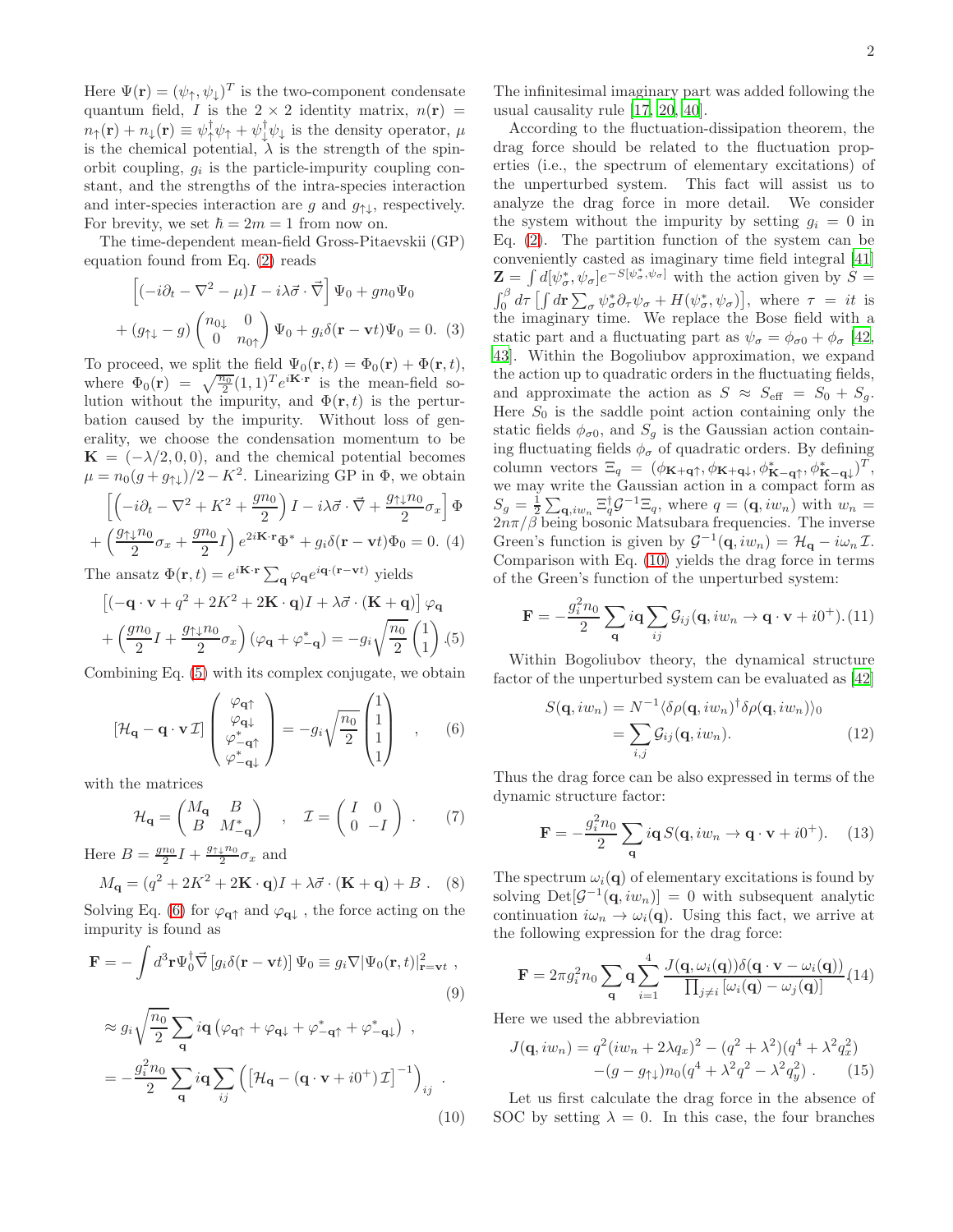of excitations are the Bogoliubov-type modes  $\omega_{1,2}^0$  =  $\pm q\sqrt{q^2 + (g + g_{\uparrow\downarrow})n_0}$  and  $\omega_{3,4}^0 = \pm q\sqrt{q^2 + (g - g_{\uparrow\downarrow})n_0}$ . The former is the spectrum of density waves propagating with the speed of sound  $c = \sqrt{(g + g_{\uparrow\downarrow})n_0}$ , while the latter is the spectrum of spin waves. Using these analytical expressions, we evaluate the sum in Eq. [\(14\)](#page-1-3) and find the drag force  $\mathbf{F}_0 = \mathbf{v} g_i^2 n_0 v (1 - c^2/v^2)^2 / (16\pi)\Theta(v - c),$ in agreement with Ref. [\[17\]](#page-4-16). The drag force in this case is collinear with the impurity's direction of motion. Note also that the lower-lying spin-wave mode is not excited because the impurity couples only to density waves.

The presence of SOC modifies the above result. Due to condensation into a finite-momentum state, the ground state breaks rotational symmetry, and the spectrum of elementary excitations becomes anisotropic. For our choice of condensate momentum, the spectrum is invariant under flipping the direction of  $q_y$  and/or  $q_z$ , namely  $\omega_i(q_x, \pm q_y, \pm q_z) = \omega_i(q_x, q_y, q_z)$ . As a result, the xdirection is distinguished from the  $y$  and  $z$  axes. To be specific, let's assume that the impurity moves along the z axis. We can write  $\delta(\mathbf{q} \cdot \mathbf{v} - \omega_i) = \delta(q - q_{z0})/|v_z - v|$  $\partial \omega_i/\partial q_z$ , where  $q_{z0} = h_i(q_x, q_y^2)$  is some function reflecting symmetry properties, and the detailed form of  $h_i$  is unimportant for our further analysis. Carrying out the integration in Eq. [\(14\)](#page-1-3), one immediately finds that  $F_y$ vanishes and both  $F_x$  and  $F_z$  survive, by considering the integration of odd or even functions within a symmetrical interval. This argument can be repeated for different directions of the velocity yielding an additional contribution to the drag force along the  $x$  axis. Therefore, in addition to the conventional force component along the velocity vector, a force component along  $x$  axis is generated, due to the asymmetrical excitation spectrum with regard to x axis. For small spin-orbit coupling, corrections in the drag force brought about by SOC may be estimated by performing an expansion in the parameter  $\lambda$ . Up to the first non-vanishing order in the SOC strength, after lengthly but straightforward calculations, we obtain  $\mathbf{F} = \mathbf{F}_0 + \mathbf{F}_{\parallel} + \mathbf{F}_x$  with  $\mathbf{F}_{\parallel} \approx \hat{v}\mathcal{O}(\lambda^2)$  and  $\mathbf{F}_x\hat{x}\mathcal{O}(\lambda^3)$ . Evidently, SOC produces an additional drag along the direction of condensation.

To substantiate the above argument we now calculate the drag force [\(14\)](#page-1-3) numerically. For our numerics we choose  $g n_0$  as the energy scale and  $\sqrt{gn_0}$  as the momentum scale. Let us first consider simple situations where the velocity of the moving impurity is along the  $x, y$  and z axes, respectively. Results obtained for these cases are shown in Fig. [1.](#page-2-0) When the velocity is along the x axis, the drag force is also along x axis, and is asymmetrical between positive and negative direction of velocity, reflecting the spontaneously broken symmetry of the ground state with finite condensate momentum in the negative  $x$  direction. It requires more force to drag the impurity against the direction of condensation than along with it. When the velocity is along the  $y$  axis or



<span id="page-2-0"></span>FIG. 1. (color online) Drag force (measured in units of  $g_i^2 n_0$ ) experienced by an impurity moving in a Weyl-spinorbit-coupled BEC with condensate wave vector parallel to the negative x direction and  $g_{\uparrow\downarrow}/g = 1/2$ . Results for different spin-orbit coupling strength  $\lambda$  are given. For the case of the impurity velocity being parallel to the  $x$  axis, only the  $x$ component  $F_x$  of the drag force is finite even for  $\lambda \neq 0$  [panel (a)]. When the velocity is along the  $y$  axis, the drag force has components along the y axis [panel (b)] and, for finite  $\lambda$ , also along the x axis [panel(c)]. When the velocity is along the  $z$  axis, the drag force has finite components in the  $z$  and  $x$ directions when  $\lambda \neq 0$  [panels (d) and (e)].

the z axis, the magnitude of force does not change upon reversing the direction of the velocity. However, it is remarkable that in both cases a non-vanishing force component along the  $x$  axis emerges. Fig. [1](#page-2-0) also shows that there exists a critical velocity  $v_c$  below which there is no drag force. Its magnitude decreases when the strength of SOC is increased. We calculated the critical velocity in three orthogonal planes by examining the lower bound of the velocity where the drag force becomes nonzero. These results are presented in Fig. [2.](#page-2-1) As shown in panel  $(a)$ , the critical velocity along the *negative* x axis remains



<span id="page-2-1"></span>FIG. 2. (color online) Directional dependence of the critical velocity for an impurity moving in a Weyl-spin-orbit-coupled BEC with condensate wave vector parallel to the negative  $x$ direction and  $g_{\uparrow\downarrow}/g = 1/2$ .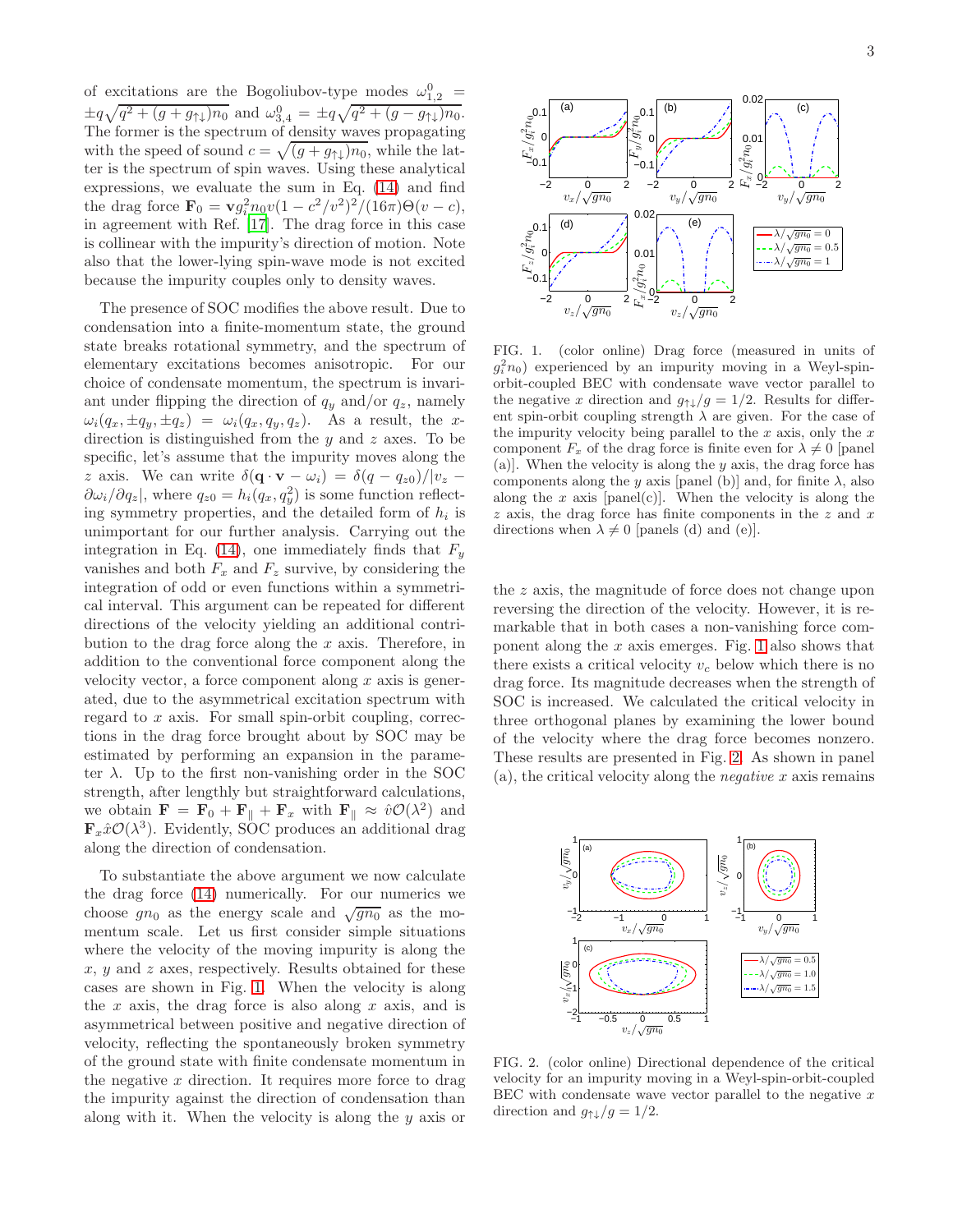unchanged as SOC strength is increased, however, it decreases significantly along the positive x axis. As can be seen in panel (b), the critical velocity in the  $yz$  plane is slightly deformed from a circle, signalling the inequivalence between  $y$  and  $z$  directions.

Let us now examine the drag force in more detail. Fixing the velocity of the impurity to lie in the  $xy$  plane we show the behavior of the corresponding drag force in Fig. [3.](#page-3-0) Here we define the azimuth of the drag force to be  $\phi_F = arg(F_x + iF_y)$ , i.e. the angle in the xy plane, and the azimuth of the velocity to be  $\phi_v = arg(v_x + iv_y)$ . In panel (a), the  $x$  component for the scaled drag force  $F_x$  has the symmetry of  $F_x(\pi - \phi_v) = F_x(\pi + \phi_v)$ , namely it has reflection symmetry with respect to the x axis. The y component  $F_y$  entails the symmetry of  $F_y(\pi - \phi_v) = -F_y(\pi + \phi_v)$ , as indicated in panel (b). The z component of the drag force vanishes. In panel (c), we show the difference between the azimuth of the drag force and the azimuth of the velocity. It is quite remarkable that the direction of the drag force is not aligned with the velocity, as is the case in a conventional superfluid. For a better visualization, we show the force vector in panel (d), where the arrow sitting on constant circle of speed indicates the force vector.

Now we fix the velocity vector to lie in the  $yz$  plane. The drag force is shown in Fig. [4.](#page-3-1) Panel (a) illustrates that the drag force has an  $x$  component that is independent of the direction of the velocity within the  $yz$  plane for a fixed small spin-orbit coupling strength  $\lambda$ . For large  $\lambda$ ,  $F_x$  oscillates slightly with varying directions of the velocity in yz plane. This inequivalence between y axis and z axis is due to the breaking of spin-rotational invariance by the non-linear interaction potential  $g - g_{\uparrow\downarrow} \neq 0$ . In panel (b),  $F_y$  is shown to be symmetric with respect to y axis while antisymmetric with respect to z axis. In panel



<span id="page-3-0"></span>FIG. 3. (color online) Cartesian components of the drag force for an impurity moving in the  $xy$  plane at azimuthal angle  $\phi_v$  with speed  $v = 1.5 \sqrt{gn_0}$ : (a)  $F_x$ ; (b)  $F_y$ . (c) Difference between the azimuthal angles of drag force and velocity;  $\phi_F$  –  $\phi_v$ . (d) Visualization of the drag force for  $\lambda = 1.5 \sqrt{gn_0}$ . Blue arrows indicate the force vectors for velocities corresponding to points on the red circle. Here  $g_{\uparrow\downarrow}/g = 1/2$  was assumed.



<span id="page-3-1"></span>FIG. 4. (color online) Cartesian components of the drag force for an impurity moving in the yz plane with speed  $v = 1.5\sqrt{gn_0}$ : (a)  $F_x$ ; (b)  $F_y$ ; (c)  $F_z$ . (d) Visualization of the force vector for  $\lambda = 1.5 \sqrt{gn_0}$ . The force vector for different velocity directions is indicated by arrows sitting on the circle of constant speed. Here  $g_{\uparrow\downarrow}/g = 1/2$  was assumed.

(c),  $F_z$  is antisymmetric with respect to y axis and symmetric with respect to the  $z$  axis. Interestingly, as can been seen in panel (d), the direction of the force is not lying in the  $yz$  plane, but is tilted towards the  $x$  axis.

Results for the case when the velocity vector lies in the  $zx$  plane are shown in Fig. [5.](#page-3-2) The behavior of the drag force looks quite similar to the situation when the velocity is in the xy plane. Panel (a) illustrates that  $F_x$  is symmetric with respect to  $x$  axis, while panel (b) shows that  $F_z$  is antisymmetric with respect to the z axis. As seen in panel (c), the difference of azimuthal angles for the force and velocity is antisymmetric with respect to the z axis. In panel (d), the force vector is visualized.

In summary, we have studied the motion of a pointlike impurity in a three-dimensional two-component BEC



<span id="page-3-2"></span>FIG. 5. (color online) Cartesian components of the drag force for an impurity moving in the zx plane with speed  $v = 1.5\sqrt{gn_0}$ : (a)  $F_x$ ; (b)  $F_z$ . (c) Difference between the azimuthal angles of the drag force and the velocity;  $\delta \phi_{Fv} \equiv$  $arg(F_z + iF_x) - arg(v_z + iv_x)$ . (d) Visualization of the force vector for  $\lambda = 1.5 \sqrt{gn_0}$ , with force vectors indicated by arrows sitting on the circle of constant speed in the zx plane. Here  $g_{\uparrow\downarrow}/g = 1/2$  was assumed.